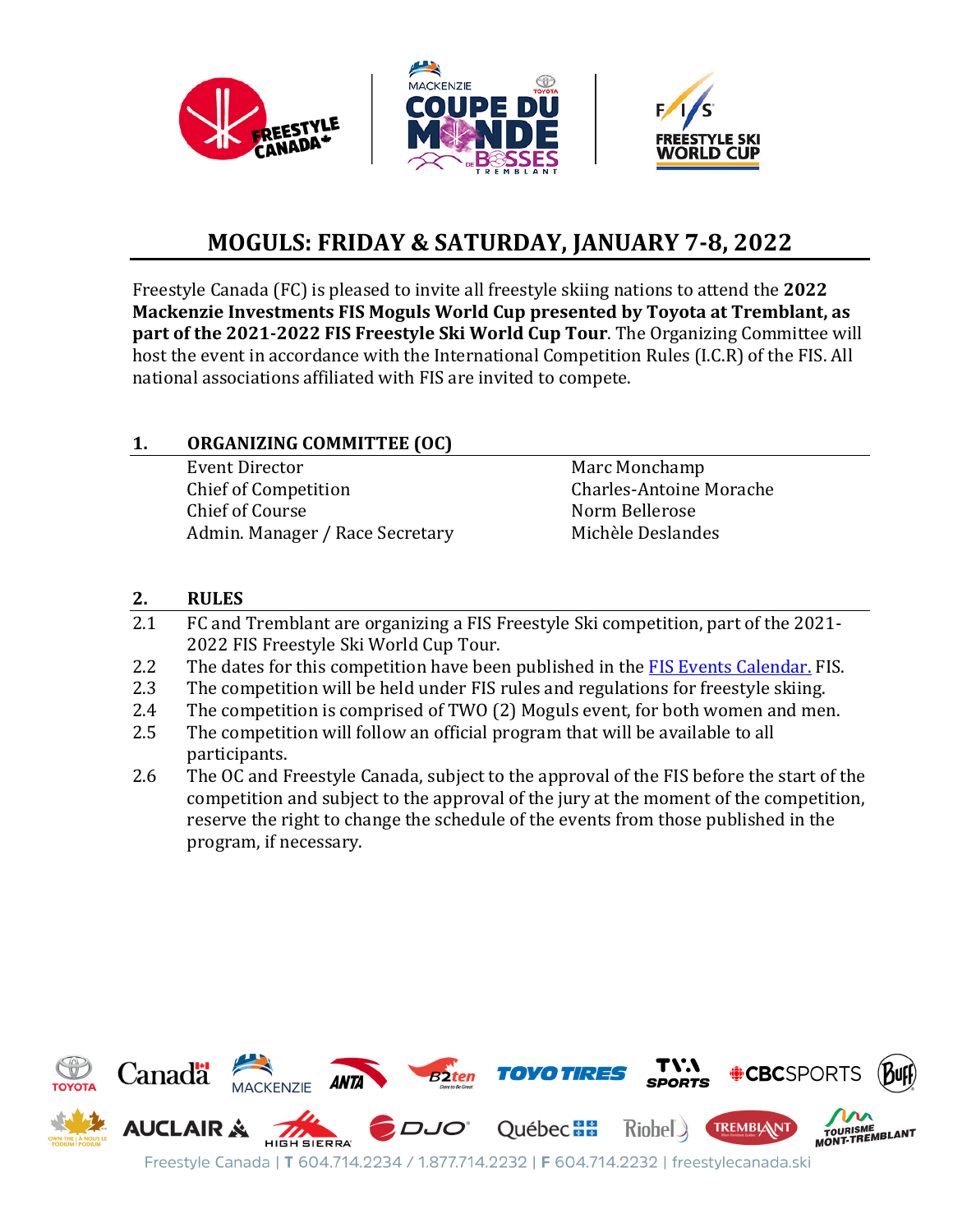

#### **ENTRIES, QUOTAS AND IMPORTANT FORMS**

Entries will be accepted from National Ski Associations following FIS quotas and rules. Please submit the anticipated number of your competition team (including competitors and officials) **by November 28, 2021** through the online registration system, accessed through the [FIS Homepage](https://www.fis-ski.com/DB/?authentication_page=signin) Member Section.

The final number of your competition team (including competitors and officials) and the names of participants must be submitted to the organizing committee no later **than December 28, 2021**.

FIS has established Nation Quotas for the World Cup Tour. National Ski Associations can only enter World Cup ski competitors according to the Quota limitations. Quotas can be [downloaded here.](https://www.fis-ski.com/en/inside-fis/document-library/freestyle-freeski-documents#67e9e2815bdb21c9ed56f5f8)

Competitors entered into FIS Freestyle Ski World Cups must have the minimum required FIS Freestyle Ski points in the respective valid FIS points list.

#### **3. REGISTRATION**

Team registration will take place at the race office located in the resort's pedestrian village (exact location to be confirmed) on **Tuesday, January 4, 2022, from 1 p.m. to 8 p.m.** All fees and deposits must be paid upon registration.

#### **4. TEAM LEADERS' MEETINGS**

The Team Leaders' meetings are scheduled as follows:

- **Tuesday, January 4**  8:00 p.m. (followed by a medical meeting)
- **Thursday, January 6** 5:00 p.m. (draw)
- **Friday, January 7** 5:00 p.m. (draw)

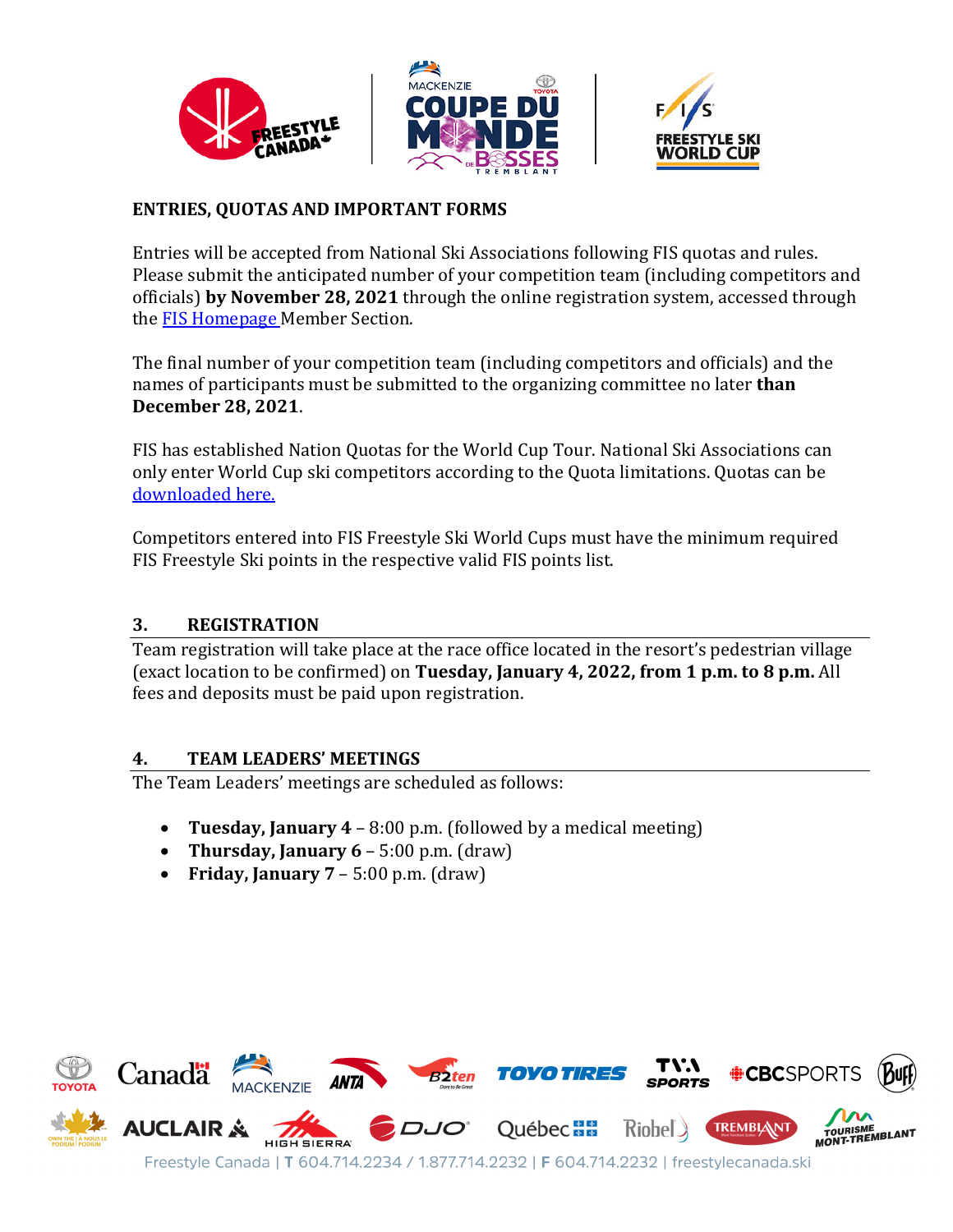

#### **5. ACCOMMODATION**

Accommodation for athletes and officials will be provided at several hotels in the pedestrian village or in the close vicinity.

As per the FIS Rule on accommodation and half pension, each participant will pay the OC the Canadian dollar equivalent of **50 Swiss francs (CHF) per day, per person** based on double occupancy. One single room per country for a team official will be provided.

#### **Accommodation will be provided for 5 nights, as follows:**

- Arrival on Tuesday, January 4, 2022
- Departure on Sunday, January 9, 2022

#### **IMPORTANT:**

- 1. Team Captains will pay the FIS Rate for the accommodation and meal program upon arrival at the race office.
- 2. Teams must confirm entries by name and rooming lists for accommodation no later than **December 28, 2021**.
- 3. Last minute cancellations or changes to the confirmed rooming list will not be tolerated. At registration, Team Captains will be charged in full (100%) for the dates and number of athletes and officials submitted on the official entry form / team size form as of **December 28, 2021**.
- 4. FULL PAYMENT for each team member of **50 CHF per day** (for meal program and accommodation) is required at registration. Any additional officials and service personnel (as defined in World Cup Rule #3.3.3.2) will be charged **70 CHF per day** for half board and accommodation. Teams will be provided with one (1) single room as per World Cup Rule #3.3.7. Any additional single rooms requested will be charged at **100 CHF per day**.
- 5. Qualified additional personnel who do not meet the quotas established must be prepared to pay for lodging (if available) and meals prior to receiving credentials.
- 6. Teams will be responsible for any additional costs incurred by the OC as a result of changes made after **December 28, 2021**. Refunds will not be paid to teams for rooms released or not occupied by the teams after that date.
- 7. All additional charges to the rooms are the responsibility of the Team Captain. No additional charges will be made to or accepted by the OC.
- 8. At the time of check-in at the hotel, a fully-refundable damage deposit will be required. Each National Association (Team) will be held responsible for any damage incurred during their stay.

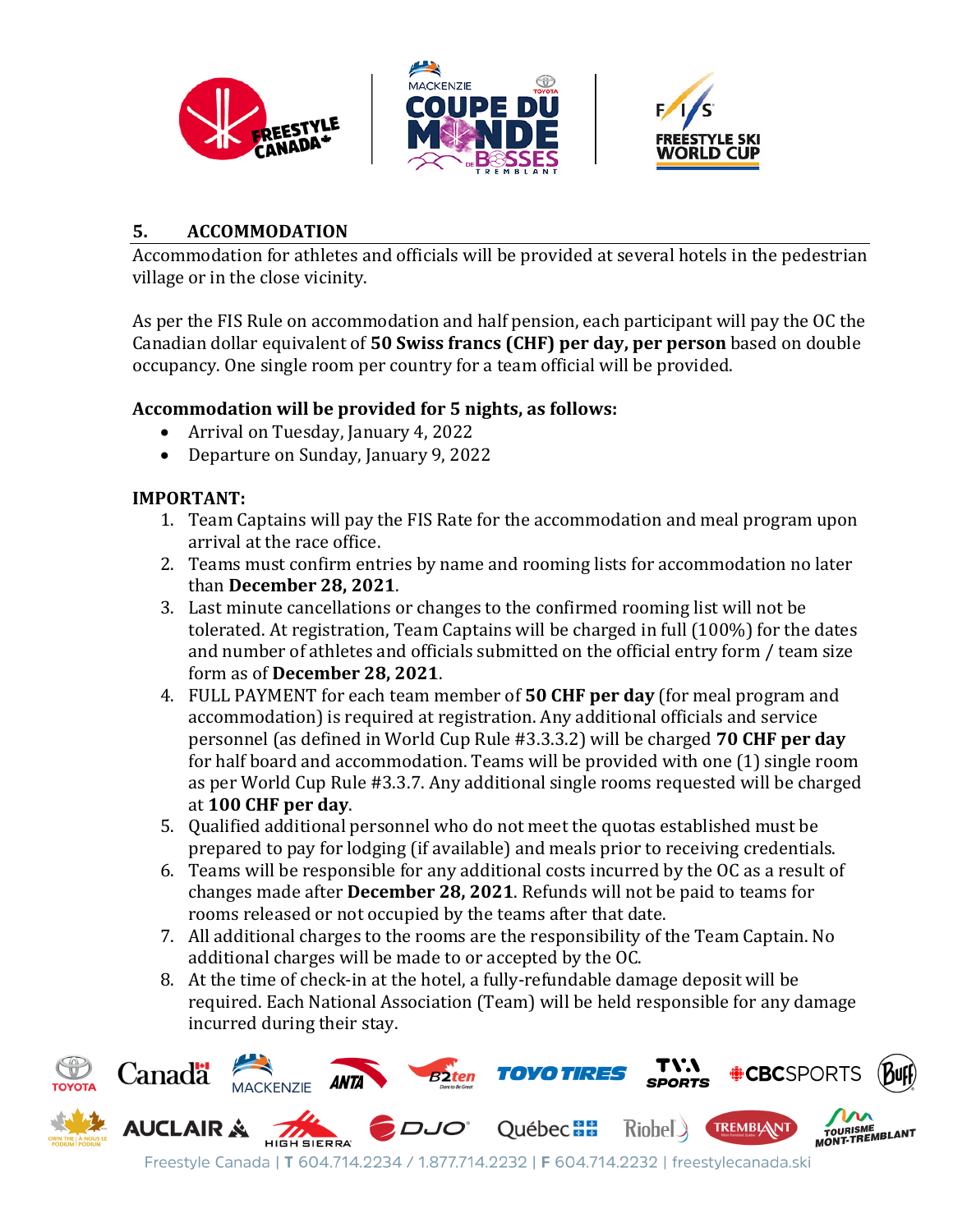





#### **6. MEALS**

Breakfast and dinner will be provided, as follows:

- Commencing with **dinner on Tuesday, January 4, 2022** and concluding with **breakfast on Sunday, January 9, 2022**.
- All meals will be served as per a dine-around program in the pedestrian village. Details will be confirmed upon registration on site.

# **7. GROUND TRANSPORTATION**

Teams are responsible for looking after their own ground transportation

# **8. BIBS**

All competitors must wear bibs during official training, competition and award ceremonies. A refundable deposit of \$20 CAD per bib will be charged upon registration in the Race Office. Bibs must be returned to the race office immediately after the competition.

# **9. PRIZE MONEY**

All prize money will be issued following the new FIS prize money process. NSAs must manage all information required for prize money using the FIS Athlete Registration module in the FIS member section. All bank information MUST be uploaded to the FIS database prior to Finals. Athletes without the correct bank information uploaded to the FIS system will experience a delay in prize money bank transfer. The winners will receive prize money via bank transfer only (no checks).

**Men & Women's FIS World Cup Moguls and Dual Moguls event:** 25,000 CHF will be awarded per gender, for each event. Prize money will be awarded to the top 10 men and top 10 women.

| 1st Place  | 45%    |
|------------|--------|
| 2nd Place  | 23.50% |
| 3rd Place  | 12.50% |
| 4th Place  | 6%     |
| 5th Place  | 3%     |
| 6th Place  | 2.50%  |
| 7th Place  | 2.25%  |
| 8th Place  | 2%     |
| 9th Place  | 1.75%  |
| 10th Place | 1.50%  |

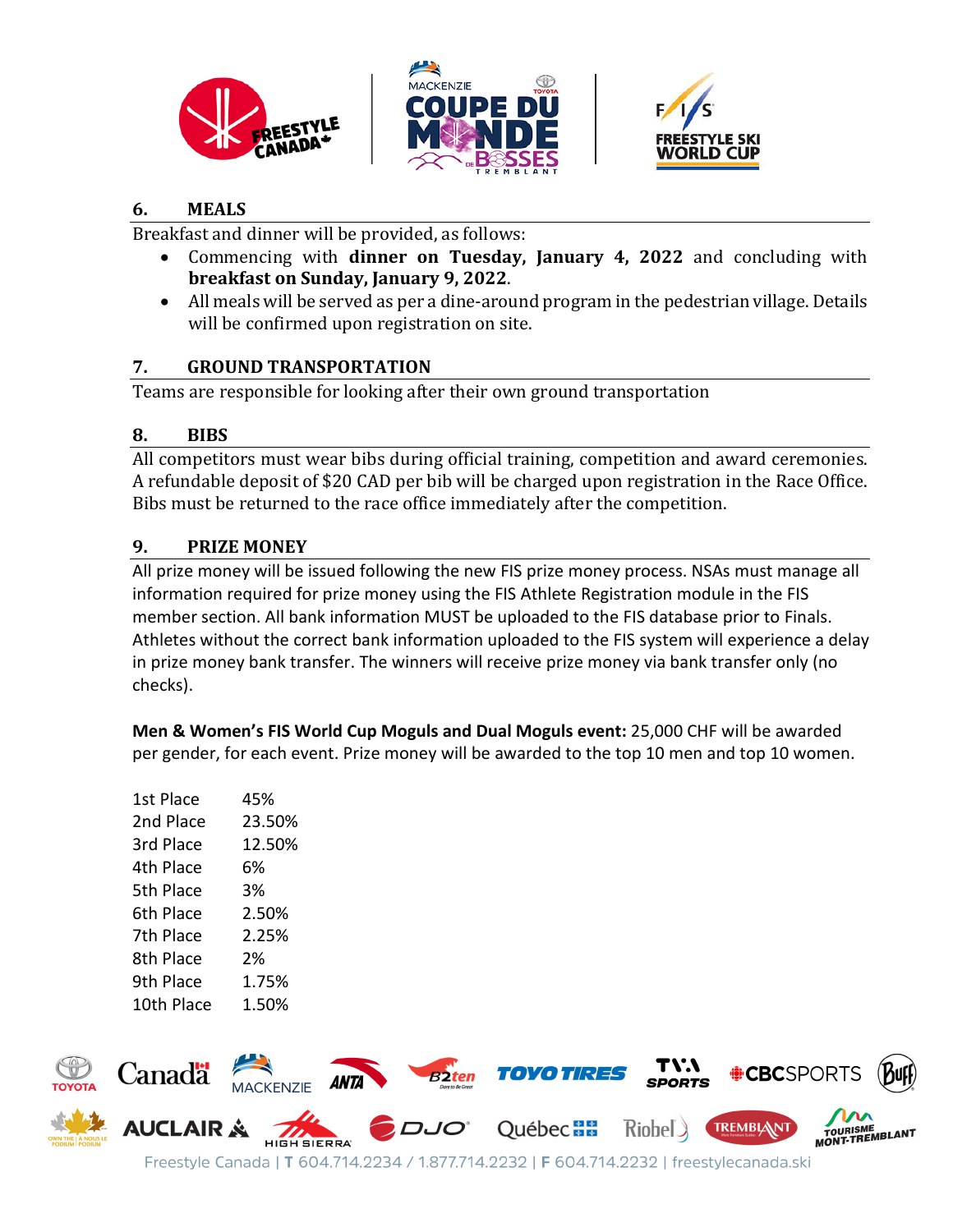





### **10. LIABILITY**

All athletes, officials and other members of their National Association who attend and participate in the event shall do so at their own risk. The Organizing Committee, Tremblant, the Canadian Snowsports Association, the Canadian Freestyle Ski Association (Freestyle Canada), sponsors and suppliers, their agents, employees and volunteers shall not be held responsible for any losses or injuries incurred or suffered by any athlete, official or other person in conjunction with the organisation or staging of the event. All participants are urged not to be negligent in safeguarding their personal belongings at all times. The aforementioned parties will take no responsibility for missing belongings.

### **11. ACCIDENT INSURANCE**

Every competitor must have his/her own medical insurance. The OC, Sponsors, Suppliers, Tremblant, the Canadian Snowsports Association, FIS and FC decline any responsibility for accidents, damaged equipment and second- and third-party claims during the event.

# **12. ACCIDENT PROTOCOL**

In the case of accidents on course during the event, medical personnel from the OC and Ski Patrol personnel will be responsible for any medical decision or evacuation to the local hospital in co-operation with the National Sport Associations' medical personnel identified on the entry form.

# **13. ANTI-DOPING CONTROL**

Anti-doping control may be conducted for each gender.

# **14. SKI STORAGE**

The competitors, coaches and officials must store their skis and grooming equipment, as well as wax their skis in the area provided by their respective hotel. **Skis will not be allowed in your hotel room.**

# **15. COVID-19 HEALTH MEASURES AND REQUIREMENTS**

As of September 7, 2021, most foreign travelers are able to enter Canada **IF** the fulfillment of the requirements here are met: [https://travel.gc.ca/travel-covid/travel-restrictions/covid](https://travel.gc.ca/travel-covid/travel-restrictions/covid-vaccinated-travellers-entering-canada#determine-fully)[vaccinated-travellers-entering-canada#determine-fully.](https://travel.gc.ca/travel-covid/travel-restrictions/covid-vaccinated-travellers-entering-canada#determine-fully)